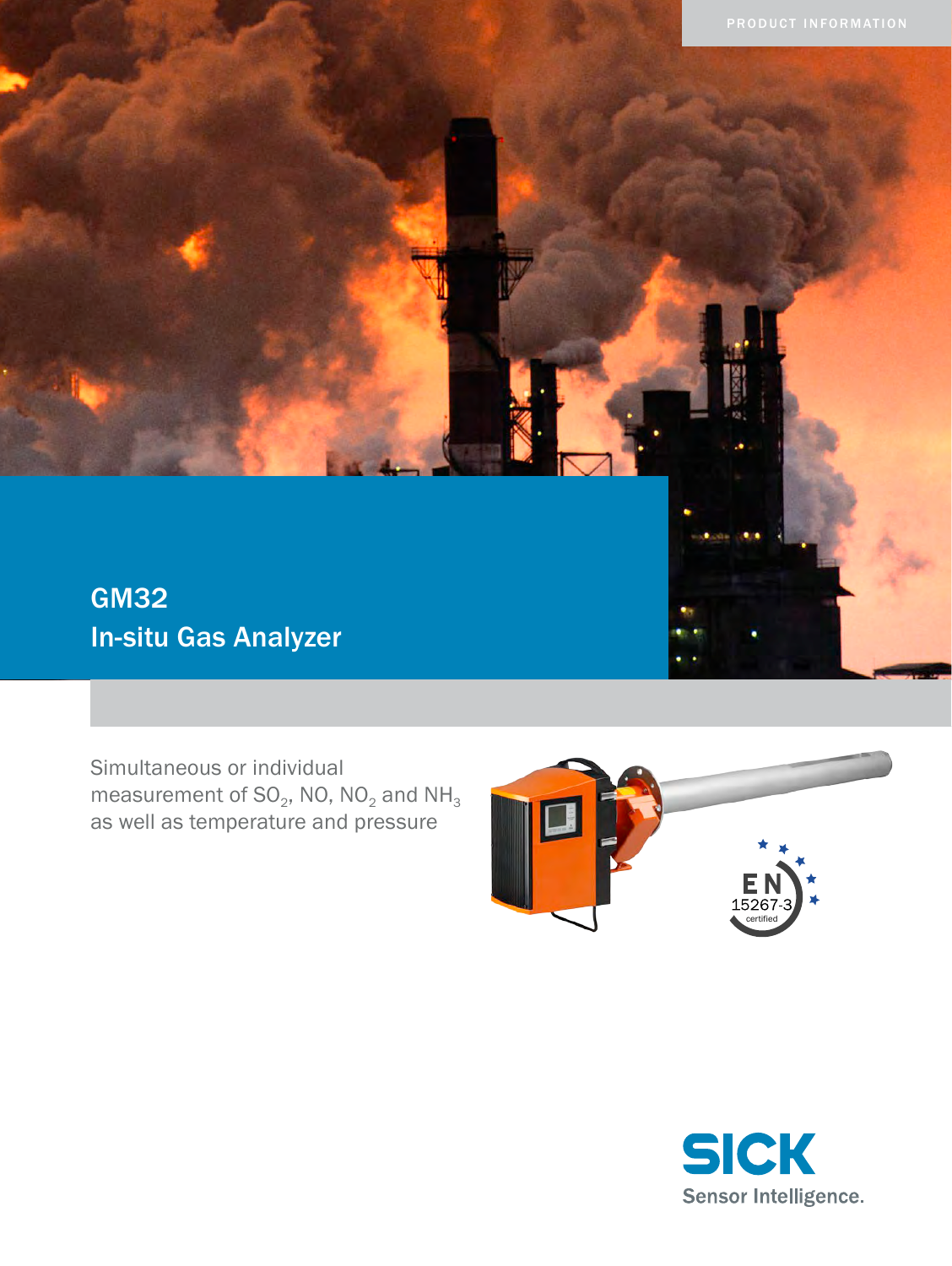# GM32 Direct measurement of reactive gases

The GM32 in-situ gas analyzer measures the reactive gases  $SO_2$ , NO, NO<sub>2</sub> and NH<sub>3</sub> as well as pressure and temperature in the gas duct – directly, fast and without gas sampling and transport. With this your process systems work with the true values in "real time". Thanks to selfmonitoring you can rely on the measurement results at any time. And in case of a malfunction an early warning will be shown in time. For emission measurement of SO<sub>2</sub> and NO, GM32 is tested for suitability according to the new European standard EN 15267-3.

SICK has brought the spectral DOAS evaluation method to perfection, because the GM32 now measures simultaneously in large as well as small measuring ranges with constant high precision. Concerning the cost of ownership, the in-situ analyzers from SICK have proven their superiority through minimum operating costs. Maintenance effort and problems caused by gas transport and gas conditioning do not even arise. Adjustment with test gases is not required.

### AREAS OF APPLICATION

- • Control for flue gas purification
	- Desulphurization and denitrification plants
	- Washer and converter systems
- • Emission monitoring
	- Systems according to EU Directives
	- Systems worldwide according to local regulations
- Monitoring of process parameters
	- Claus plant
	- Monitoring of landfill gases
	- Ammonia production

# G M 3 2 Cr oss -DUCT

- • Representative due to measurement over the complete duct diameter
- Ideal with aggressive or very hot gases – no duct installations
- • Lowest measuring ranges for large duct diameters
- Unaffected by duct movement due to automatic self-alignment

## G M 32 G M P OPEN MEASURING PROBE

- Installation from one side
- • For high dust concentrations
- • Flexible use because of fixed active measuring path
- Integrated zero point path

#### G M 32 GPP GAS PERMEABLE PROBE

- • Gas test according to EPA possible
- • For highest dust concentrations
- For turbulent gas flows
- Installation from one side
- • Flexible use because of fixed active measuring path

#### KEY FEATURES

- Up to 6 measuring components at the same time (including sample gas pressure and temperature)
- • Automatic self-test function (QAL3) without test gases
- • Several independent measuring ranges with automatically optimized precision possible
- • Direct measurement without sampling
- Reliable measuring results for high dust concentrations
- • Very long maintenance-free intervals
- Modular design enables fast on-site service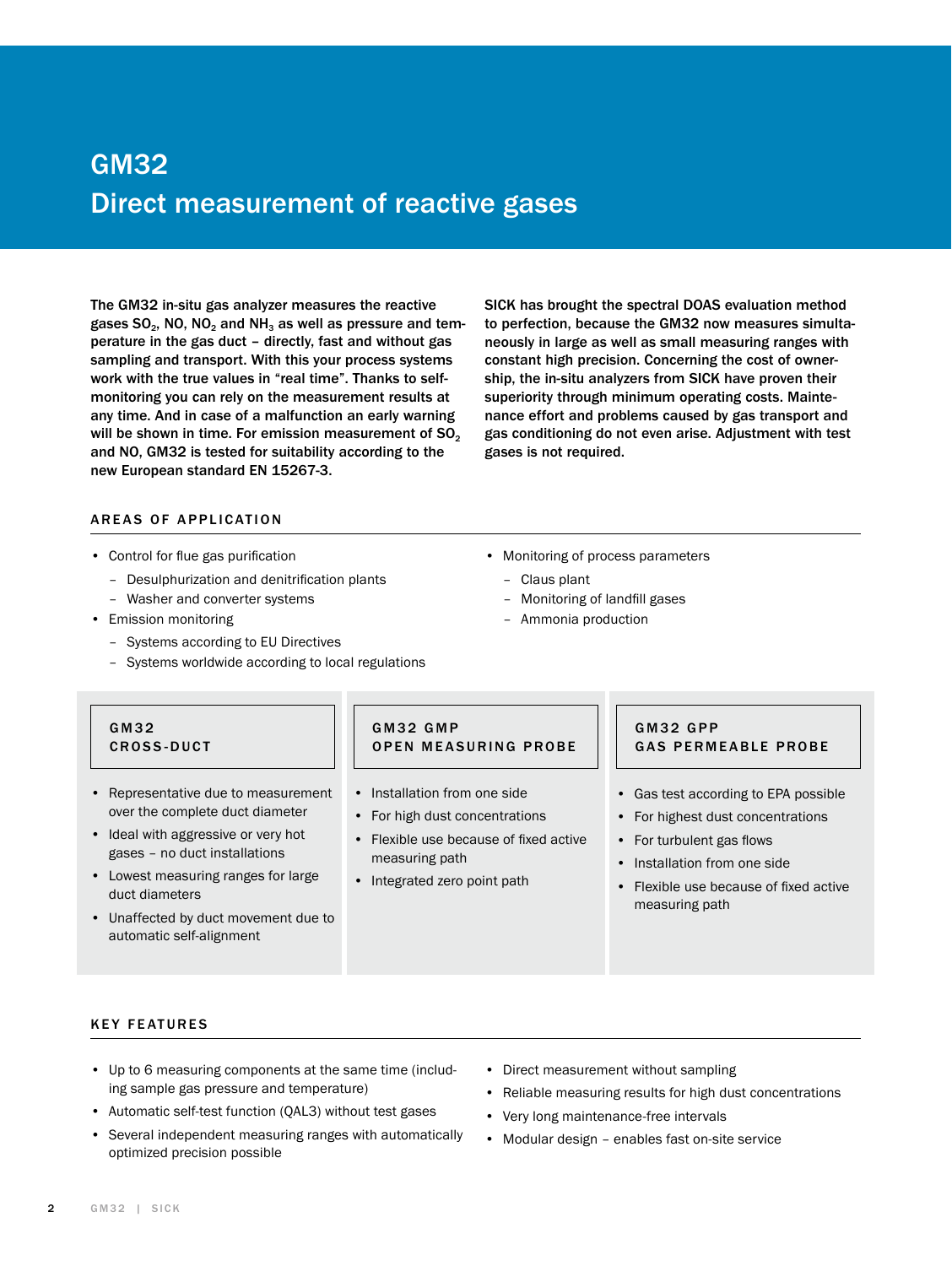

#### **GM32 SYSTEM VERSIONS**





- Sends the UV beam through the active measuring path.
- • Disperses the returning UV light spectrally with an optical grid onto the detector.
- • Determines the gas concentrations from this spectrum according to the DOAS principle.

Triple reflector (probe shown)

Reflects the measuring beam back to the sender/receiver unit.

Active measuring path in the gas duct

- Measuring probes: GMP with open measuring path or GPP with gaspermeable diffusion filter
- • Cross-Duct: Sample gas path between the flange pipes from sender/receiver and reflector unit.

UV absorptions spectra